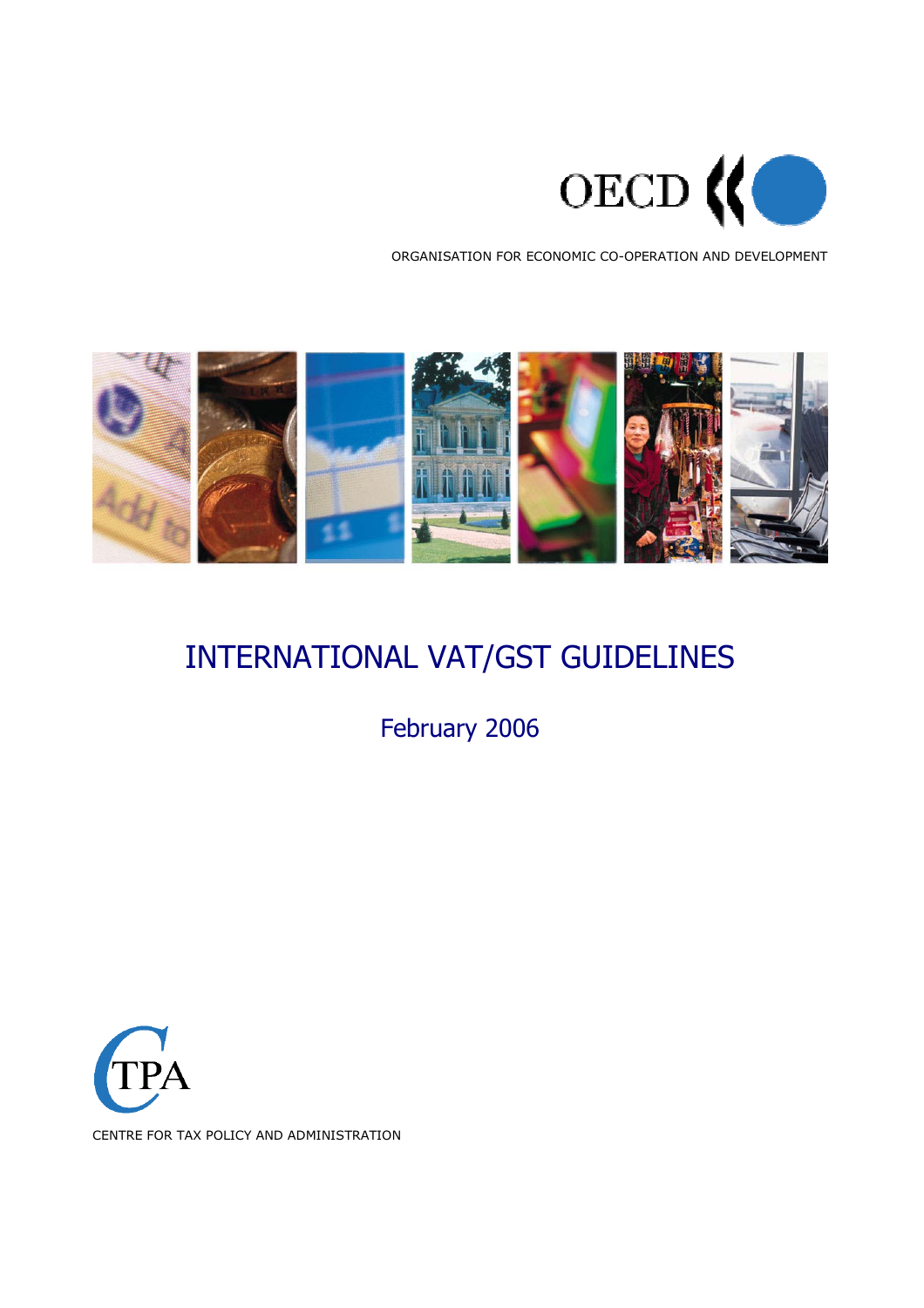#### **INTERNATIONAL VAT/GST GUIDELINES**

#### **PREFACE**

1. The spread of Value Added Tax (also called Goods and Services Tax – GST) has been the most important development in taxation over the last half-century. Limited to less than ten countries in the late 1960s it has now been implemented by about 136 countries; and in these countries (including OECD member countries) it typically accounts for one-fifth of total tax revenue. The recognised capacity of VAT to raise revenue in a neutral and transparent manner drew all OECD member countries (except the United States) to adopt this broad based consumption tax. Its neutrality of principle towards international trade also made it the preferred alternative to customs duties in the context of trade liberalisation.

2. At the same time as VAT was spreading across the world, international trade in goods and services was expanding rapidly as part of globalisation developments, spurred on by deregulation, privatisation and the communications technology revolution. As a result, the interaction between value added tax systems operated by individual countries has come under greater scrutiny as potential for double taxation and unintentional non-taxation has increased.

3. When international trade was characterised largely by trade in goods, collection of taxes was generally undertaken by customs authorities, and when services were primarily traded within domestic markets, there was little need for global attention to be paid to the interaction between national consumption tax rules. That situation has changed dramatically in recent years and the absence of internationally agreed approaches, which can be traced back to that lack of need, is now leading to significant difficulties for both business and governments, particularly for the international trade in services and intangibles, and increasingly for the trade in goods.

4. Even though the question remains difficult –and sometimes controversial- for interstate trade within federations or within economically integrated areas, the destination principle (i.e. taxation in the jurisdiction of consumption by zero rating of exports and taxation of imports) is the international norm. The issues therefore arise primarily from the practical difficulty of determining, for each transaction (i.e. the sale of a good, a right or a service), the jurisdiction where consumption is deemed to take place and therefore where it should be taxed. In addition, it should be borne in mind that value added tax systems are designed to tax final consumption and as such, in most cases it is only consumers who should actually bear the tax burden. Indeed, the tax is levied, ultimately, on consumption and not on intermediate transactions between firms as tax charged on these purchases is, in principle, fully deductible. This feature gives the tax its main characteristic of neutrality in the value chain and towards international trade.

5. Nevertheless, although most countries have adopted similar principles for the operation of their value added tax system, there remain many differences in the way it is implemented, including between OECD member countries. These differences result not only from the continued existence of exemptions and special arrangements to meet specific policy objectives, but also from differences of approaches in the definition of the jurisdiction of consumption and therefore of taxation. In addition, there are a number of variations in the application of value added taxes, and other consumption taxes, including different interpretation of the same or similar concepts; different approaches to time of supply and its interaction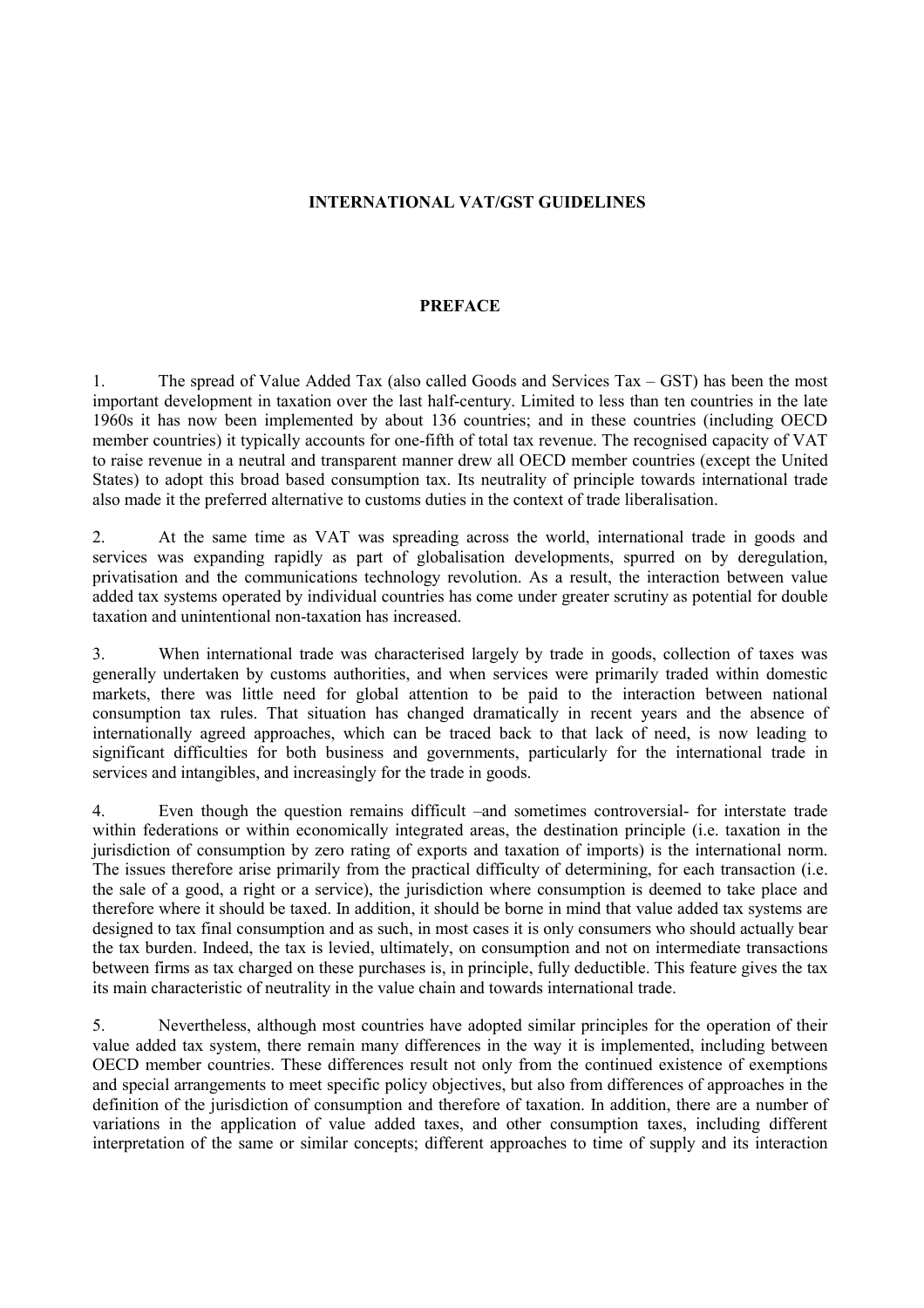with place of supply; different definitions of services and intangibles and inconsistent treatment of mixed supplies.

6. Since the late 1990s, work led by the OECD's Committee on Fiscal Affairs (CFA) in cooperation with business, revealed that the current international consumption taxes environment, especially with respect to trade in services and intangibles, is creating obstacles to business activity, hindering economic growth and distorting competition. The CFA recognised that these problems, particularly those of double taxation and unintentional non-taxation, were sufficiently significant to require remedies. This situation creates increasing issues for both businesses and tax administrations themselves since local rules cannot be viewed in isolation but must be addressed internationally.

7. Businesses are increasingly confronted by distortions of competition that sometimes favour imports over local production or prevent them outsourcing activities as a means of improving their competitiveness. Multi-national businesses are confronted with laws and administrative requirements that may be contradictory from country to country. This generates undue burdens and uncertainties, in particular when they specialise or group certain functions in one particular jurisdiction, such as shared service centres, centralised sales and procurement functions, call centres, data processing and information technology support. Businesses can incur double taxation when two different jurisdictions both tax the same supply, the first one because it is the jurisdiction where the supplier is established and the second one because it is the jurisdiction where the recipient is established. In the case of leasing of goods, for example, a third jurisdiction, i.e. the jurisdiction where the goods are located, may also claim the tax. Uncertainties also arise in situations where, for example, the headquarters of a company established in one country provides supplies to customers in another country where it has a branch (force of attraction). Even if some countries implemented refund schemes of tax incurred by foreign business or registration procedures to achieve the same effect, which are intended in part to address some of the consequences of these different approaches, such schemes are, when they exist, often burdensome, especially for SMEs.

8. Tax administrations are often confronted with unintentional non-taxation that mirror the double taxation situations referred to above. Consumption taxes are normally predicated on the basis that businesses are responsible for the proper collection and remittance of the revenue. Complex, unclear or inconsistent rules across jurisdictions are difficult to manage for tax administrations and create uncertainties and high administrative burdens for business, which can lead to reduced compliance levels. In addition, such an environment may also favour tax fraud and evasion.

9. The OECD has long held a lead position in dealing with the international aspects of direct taxes. The Organisation has developed internationally recognised instruments such as the *Model Tax Convention on Income and on Capital* and the *Transfer Pricing Guidelines for Multinational Enterprises and Tax Administrations.* Until now, no such instrument was available in the field of consumption taxes. Only the *Ottawa Framework Conditions* (1998), the *Guidelines on Consumption Taxation of Cross-Border Services and Intangible Property in the Context of E-commerce* (2001) and *Consumption Tax Guidance Series* (2003) have been published. The Committee on Fiscal Affairs therefore began work on a set of framework principles on the application of consumption taxes to the trade in international services and intangibles. These principles form the first part of the OECD VAT/GST Guidelines. These principles will be developed in order that countries (both OECD and non-OECD) can implement them in legislation. The table of contents will evolve in the light of experience and will be amended and completed over time.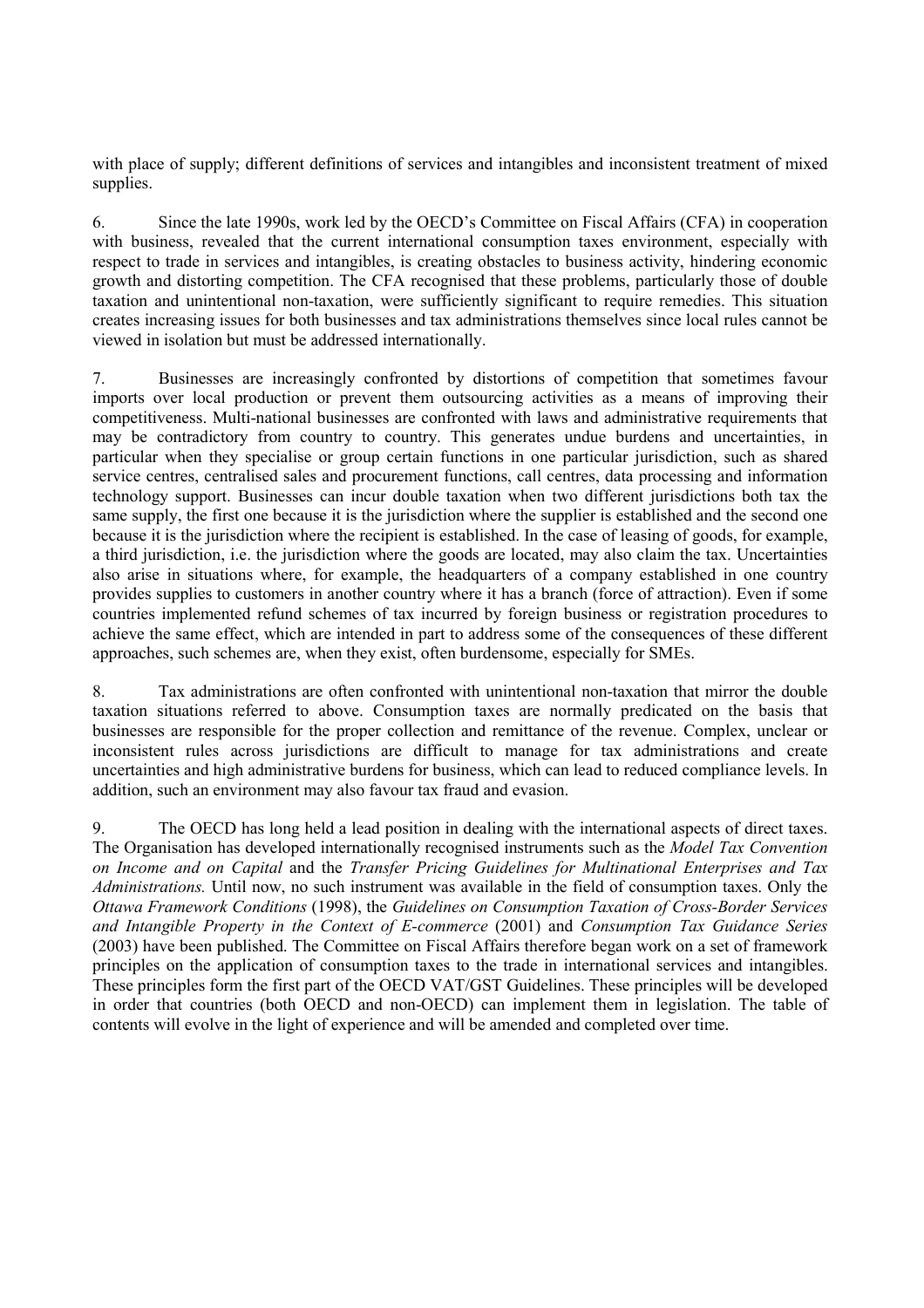## **TABLE OF CONTENTS**

#### **PREFACE**

#### **GLOSSARY**

## **CHAPTER I BASIC PRINCIPLES**

#### **I.A. Introduction**

# **I.B. Application to International transactions**

#### *I.B.1. Services and intangibles*

(i) Place of Consumption Principles

## *I.B.2. Goods*

### **I.C. Interaction of VAT/GST with Sales, Excise and other Transactional Taxes**

# **CHAPTER II APPLICATION OF PLACE OF CONSUMPTION PRINCIPLES**

## **II.A. Introduction**

#### **II.B. Application of Principles to Services and Intangibles to Achieve Greater Compatibility**

#### *II.B.1* **Defining Place of Consumption**

- (i) Use of Proxies
	- Performance
	- Customer Location
	- Other

## *II.B.2 Specific treatment for Business to Consumer Transactions*

#### *II.B.3 Customer Location Issues*

 *Annex: Framework (Decision Chart) for Determining Place of Taxation* 

## **II.C. Tax Collection Methods**

## **II.D. Services Characterisation Issues**

#### *II.D.1.Characterisation/Definition of Services*

#### *II.D.2. Mixed and Bundled Supplies*

 **II. E. Application to Goods**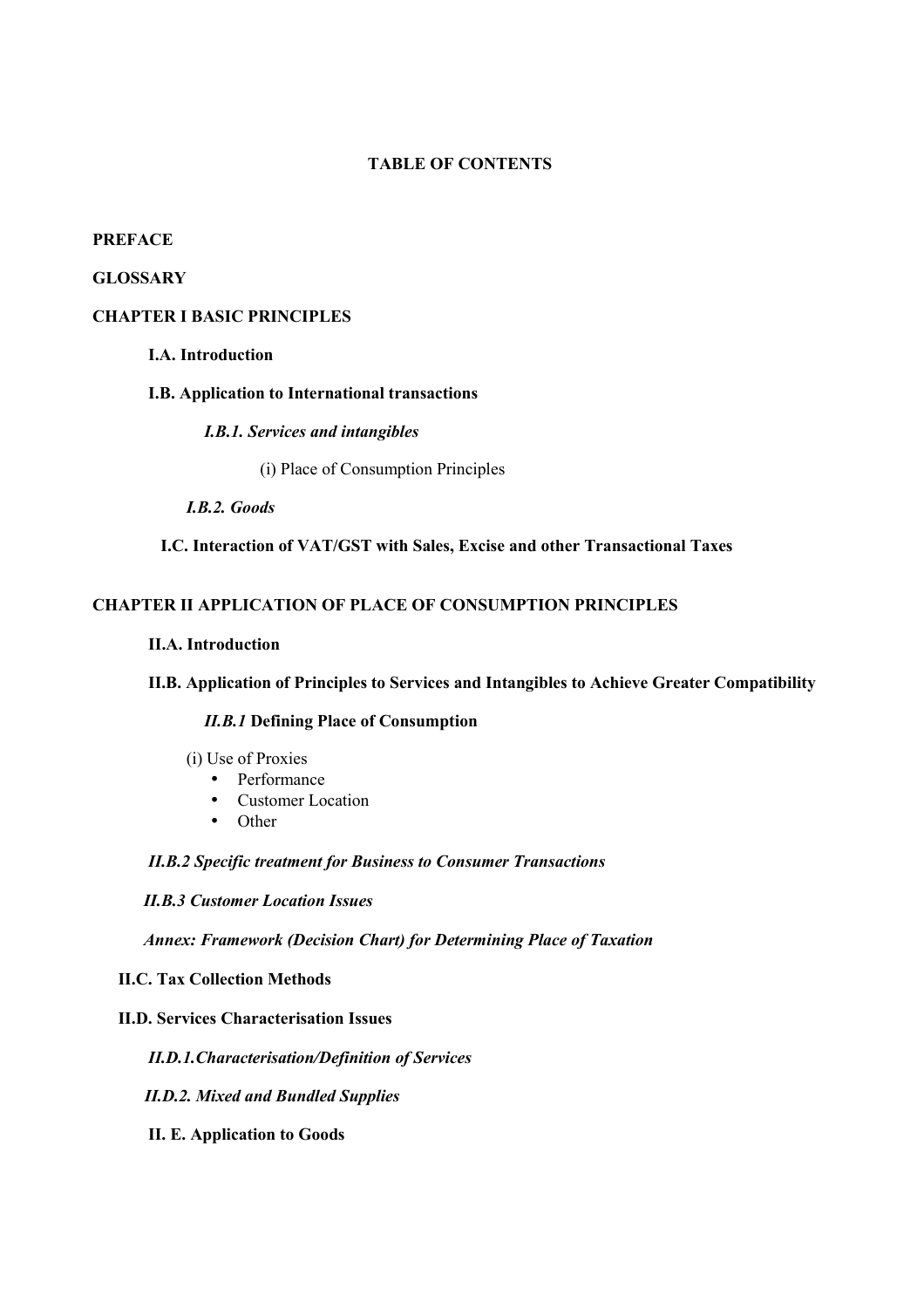# **CHAPTER III TAXATION OF SERVICES IN SPECIFIC SECTORS**

- **III. A. Introduction**
- **III.B. Telecommunications**
- **III.C. Electronic Commerce**
- **III.D. Financial Services**

#### **III.E. International Transport**

 **III.F. Gambling** 

# **CHAPTER IV TIME OF SUPPLY AND ATTRIBUTION RULES**

 **IV.A. Introduction** 

 **IV.B. Issues** 

## **CHAPTER V VALUE OF SUPPLY**

 **V.A. Introduction** 

 **V.B. Issues** 

## **CHAPTER VI COMPLIANCE ISSUES**

 **VI.A. Introduction** 

## **VI.B. Automated Tax Collection**

*IV.B.1. Criteria* *IV.B.2. Application*

## **VI.C. Simplified Administrative Procedures**

*VI.C.1. Cross-border invoicing* 

 *VI.C.2 Simplified Registration*

#### **VI.D. International Tax Cooperation**

*VI.D.1. Exchange of Information* 

 **VI.D.2. Mutual Administrative Assistance** 

 **VI.D.3. Legal Issues** 

 **VI.D.4 Practical Methodologies for Exchange**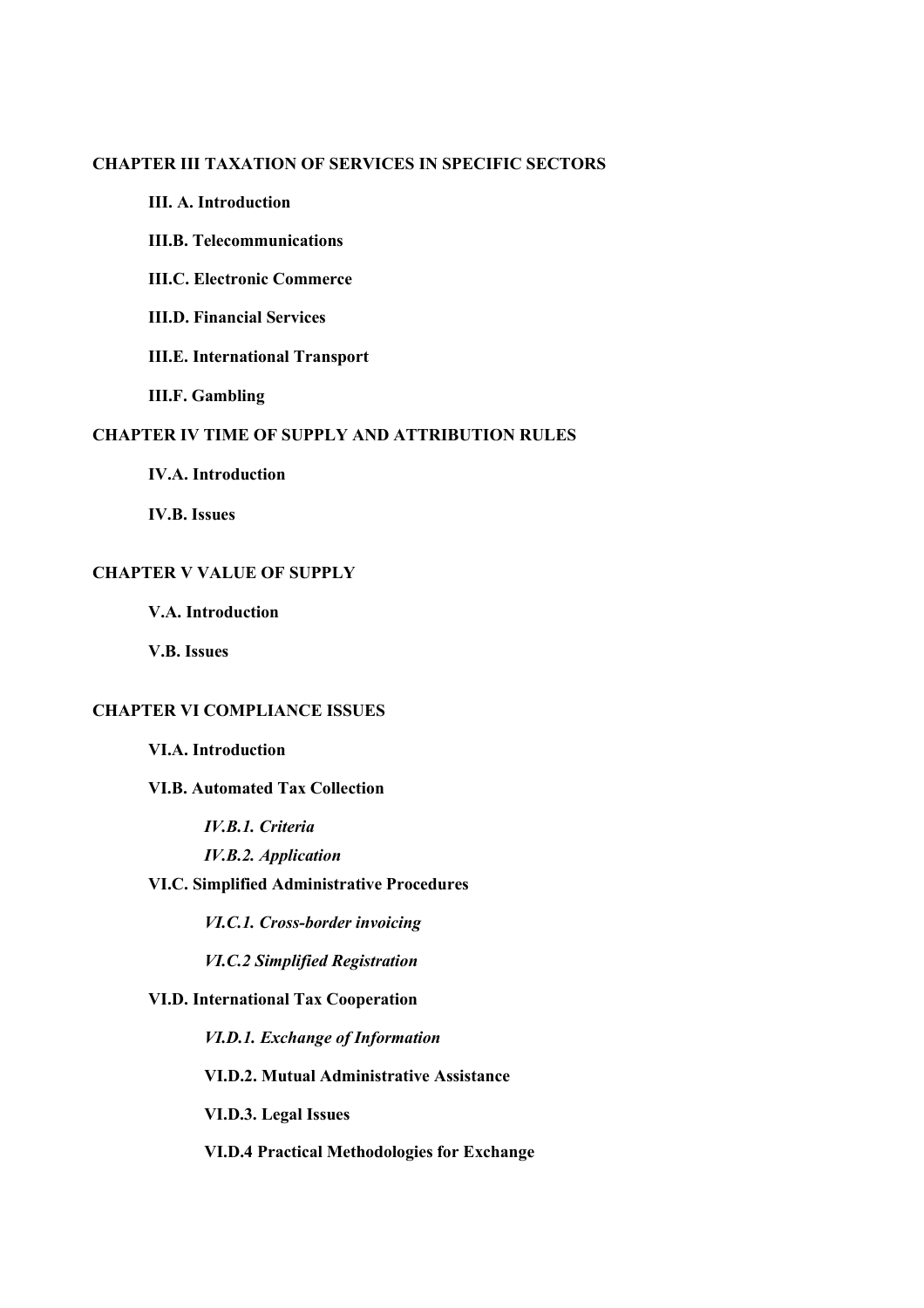# **CHAPTER VII AVOIDANCE OF DOUBLE TAXATION**

 **VII.A. Introduction** 

 **VII.B. Refund Mechanisms** 

 **VII.C. Dispute Resolution** 

 **VII.D. Exchange of Information [Mutual Cooperation]** 

 **VII.E. Possible Instruments** 

*VII.E.1. Separate VAT Treaty* 

*VII.E.2. New Article in MTC* 

*VII.E.3. OECD – Council of Europe Model Convention on Mutual Administrative Assistance in Tax Matters* 

> \* \* \*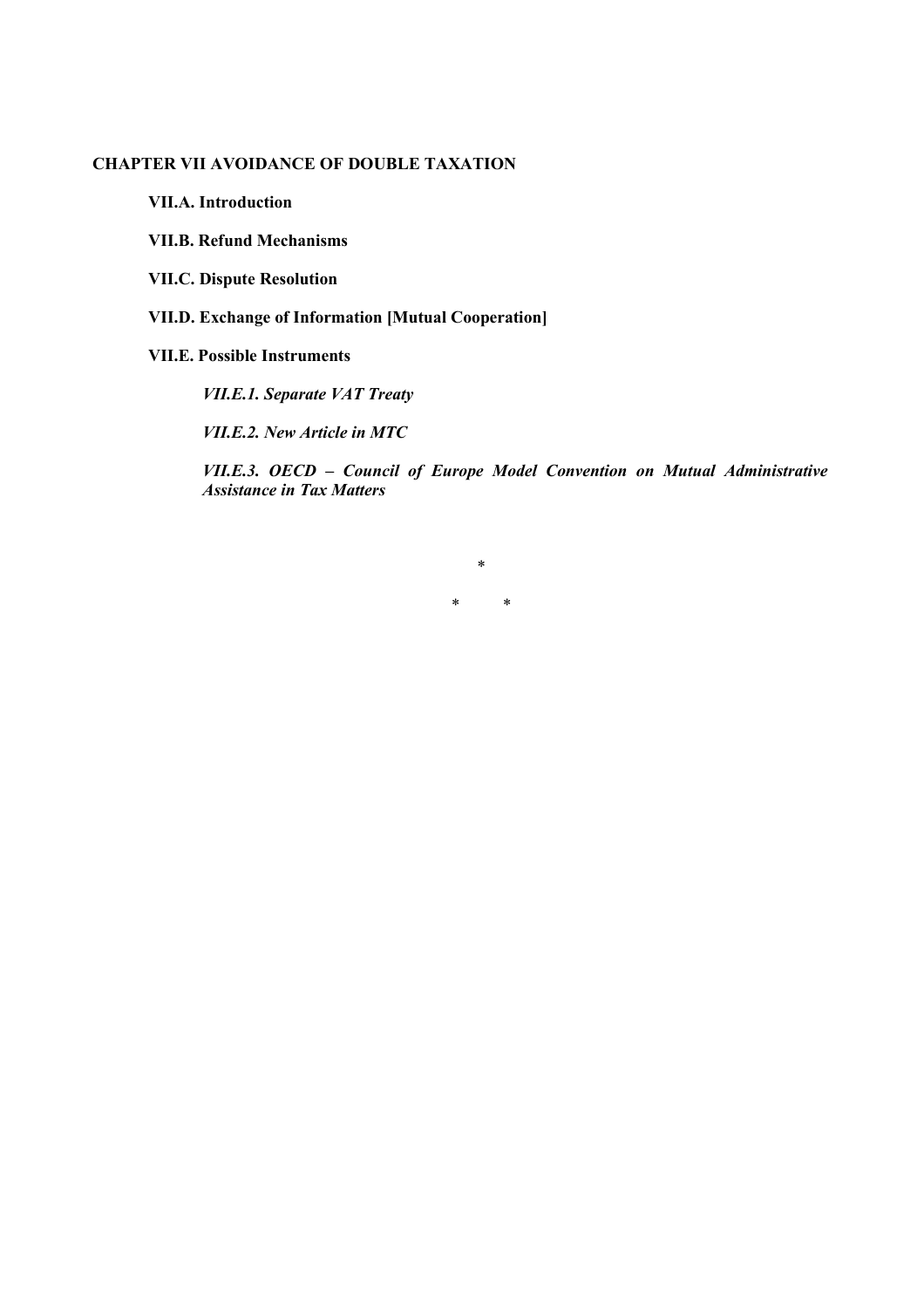# **CHAPTER I**

## **BASIC PRINCIPLES1**

## **I.A. INTRODUCTION**

1. There are many differences in the way value added taxes are implemented around the world and across OECD countries. Nevertheless, there are some common core features that can be described as follows:

- Value added taxes are taxes on consumption, paid, ultimately, by final consumers.
- The tax is levied on a broad base (as opposed to e.g., excise duties that cover specific products);
- In principle, business should not bear the burden of the tax itself since there are mechanisms in place that allow for a refund of the tax levied on intermediate transactions between firms.
- The system is based on tax collection in a staged process, with successive taxpayers entitled to deduct input tax on purchases and account for output tax on sales. Each business in the supply chain takes part in the process of controlling and collecting the tax, remitting the proportion of tax corresponding to its margin i.e. on the difference between the VAT paid out to suppliers and the VAT charged to customers. In general, OECD countries with valueadded taxes impose the tax at all stages and normally allow immediate deduction of taxes on purchases by all but the final consumer.

2. These features give value added taxes their main economic characteristic, that of neutrality. The full right to deduction of input tax through the supply chain, with the exception of the final consumer, ensures the neutrality of the tax, whatever the nature of the product, the structure of the distribution chain and the technical means used for its delivery (stores, physical delivery, Internet).

3. Value added taxes are also neutral towards international trade according to international norms since they are destination based (even if the rule might be different for transactions made within federations or economically integrated areas). This means that exports are zero rated and imports are taxed on the same basis and with the same rate as local production. Most of the rules currently in place aim therefore at taxing consumption of goods and services within the jurisdiction where consumption takes place. Practical means implemented to this end are nevertheless diverse across countries, which can, in some instances, lead to double or involuntary non-taxation, and uncertainties for both business and tax administrations.

 $\overline{\phantom{a}}$ 1 Germany expressed its reservation on these principles. Luxembourg expressed its reservation on the first principle referred in paragraph 14 ("*For consumption tax purposes internationally traded services and intangibles should be taxed according to the rules of the jurisdiction of consumption"*).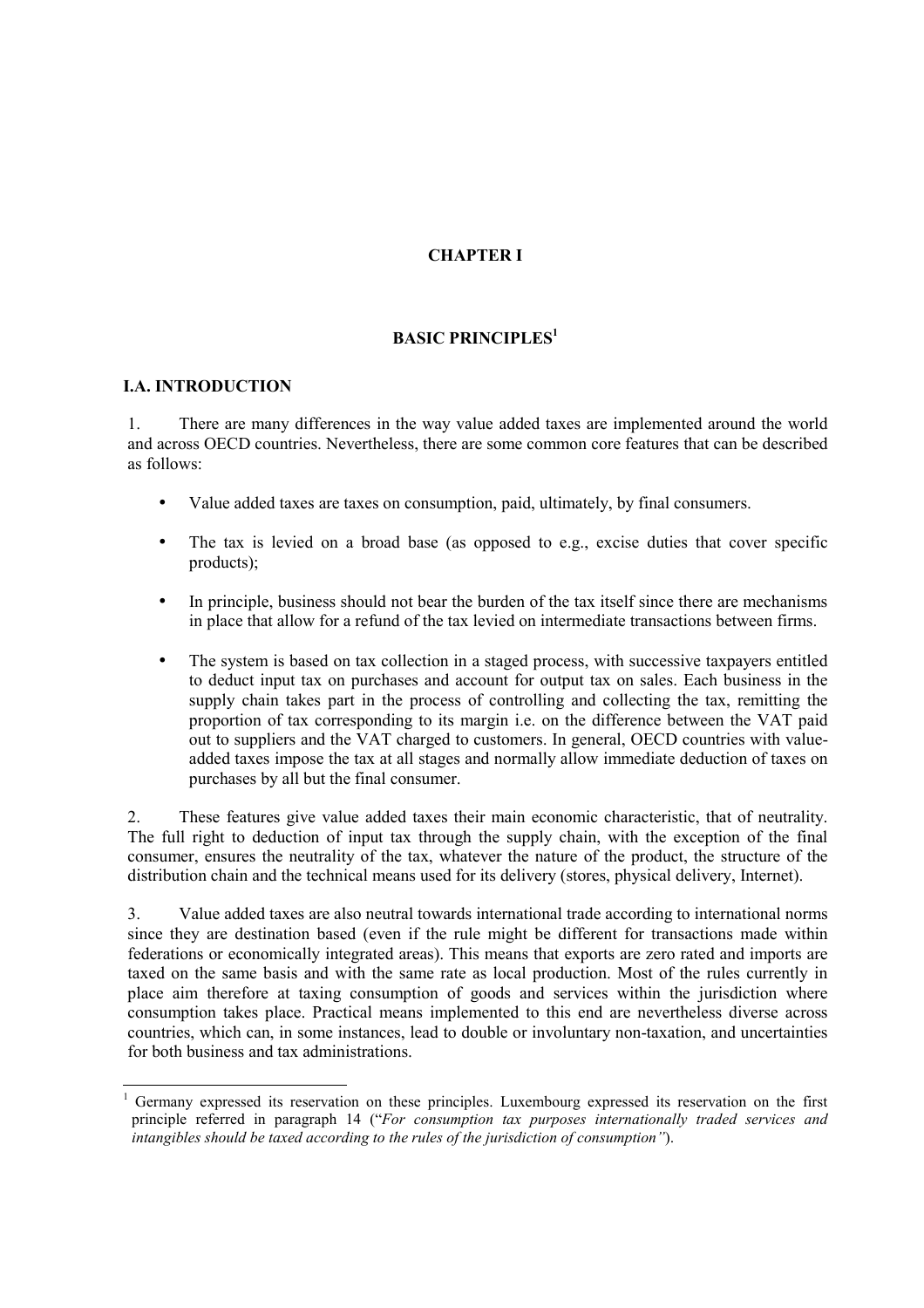4. Sales tax systems, although they work differently in practice, also set out to tax consumption of goods, and to some extent services, within the jurisdiction of consumption. To this end, their implementation also aims at keeping it neutral towards international trade. However, in most sales tax systems, businesses do incur irrecoverable sales tax and, if they subsequently export goods, there will be an element of sales tax embedded in the price.

## **I.B. APPLICATION TO INTERNATIONAL TRANSACTIONS**

5. For the international trade in goods there is a commonly held principle that exports should be exempted and imports should be taxed. This is relatively simple to apply, although even here, complexities of globalisation mean that problems can arise. However, for the international trade in services and intangibles there are no such commonly held principles. Thus, the variations by governments in the application of consumption taxes to this increasing trade have led to obstacles to business activity and distortions of competition significant enough to justify the design of common principles. There is also a shared view, both by governments and business, that the neutrality principle described above should be kept as an objective in the design and implementation of VAT/GST Guidelines. The following principles aim mainly at ensuring that transactions are taxed only once and in a single, clearly defined jurisdiction in order to avoid uncertainties, double taxation or involuntary non-taxation.

6. The development of e-commerce in the late 1990s led governments to adopt several principles in the field of consumption taxes<sup>2</sup>. Although they were designed in the context of e-commerce taxation, they remain valid for the more global interaction of consumption tax systems and broadly reflect the philosophy of the existing tax rules in most countries. In addition, the Ottawa Framework Conditions specify that the taxation principles that guide governments in relation to conventional commerce should not be different than those applicable to electronic commerce. These principles can be summarized as follows:

- *Neutrality:* Taxation should seek to be neutral and equitable between forms of commerce. Business decisions should be motivated by economic rather than tax considerations. Taxpayers in similar situations carrying out similar transactions should be subject to similar levels of taxation.
- *Efficiency:* Compliance costs for taxpayers and administrative costs for the tax authorities should be minimized as far as possible;
- *Certainty and simplicity:* The tax rules should be clear and simple to understand so that taxpayers can anticipate the tax consequences of a transaction, including knowing when, where and how the tax is to be accounted;
- *Effectiveness and fairness:* Taxation should produce the right amount of tax at the right time. The potential for tax evasion and avoidance should be minimized while keeping counter-acting measures proportionate to risks involved;
- *Flexibility:* The systems for taxation should be flexible and dynamic to ensure that they keep pace with technological and commercial developments;

 2 The Ottawa Framework Conditions were endorsed by Ministers in October 1998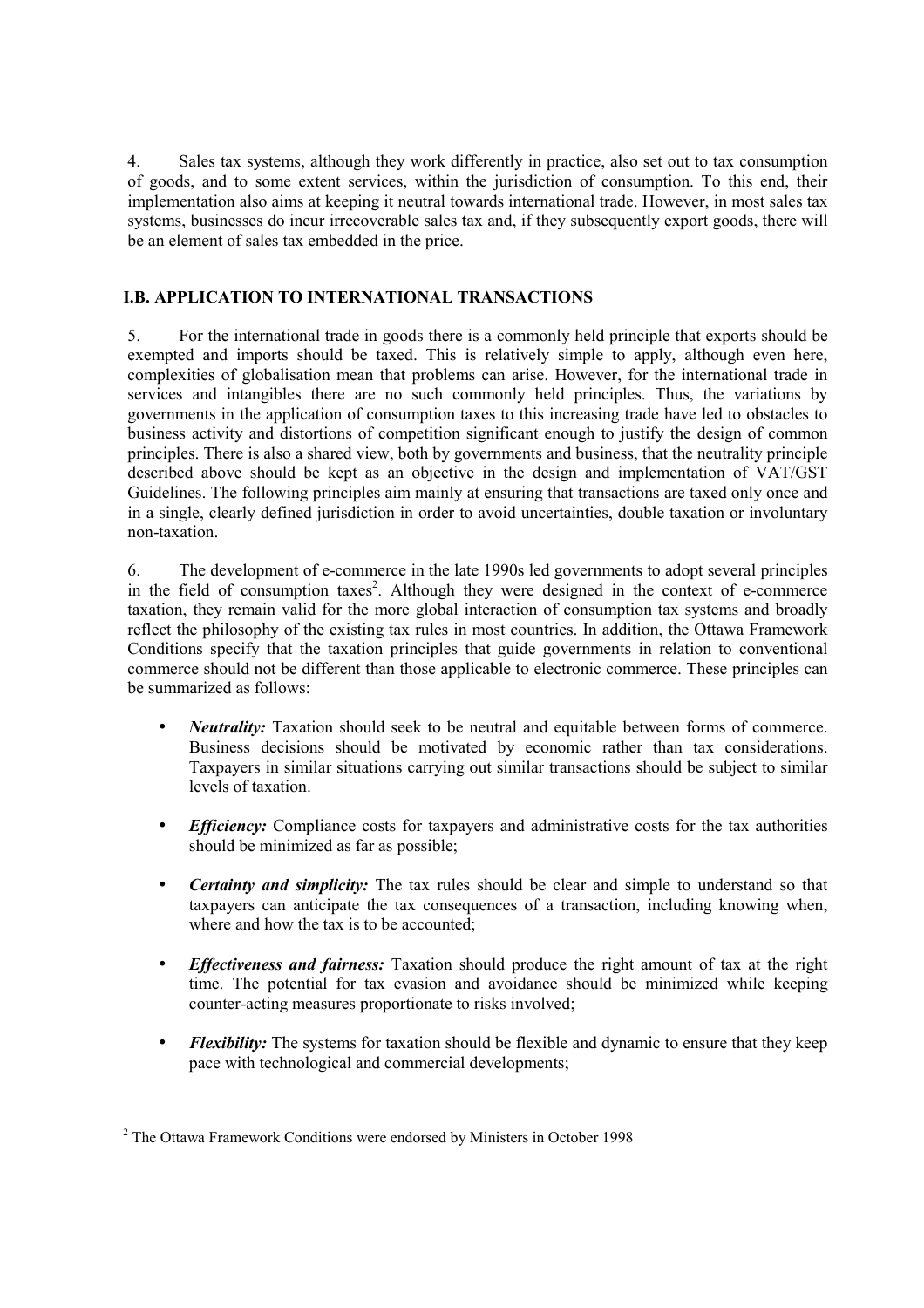7. Rules for the consumption taxation of cross-border trade should result in taxation in the jurisdiction where consumption takes place and international consensus should be sought on circumstances under which supplies are held to be consumed in a jurisdiction.

8. As regards value added taxes, an additional principle can be established from the general functioning of those taxes: except where explicitly designed, i.e. when several operations are explicitly exempted (input taxed) like financial services, or excluded from the application of the value added taxes, like operations not effected for consideration, the tax burden should not lie on taxable business but on the final consumer.

## **I.B.1. SERVICES AND INTANGIBLES**

9. The above mentioned general principles can be adapted to the cross-border trade in services and intangibles as follows, for both business to business and business to consumer transactions:

- **For consumption tax purposes internationally traded services and intangibles should be taxed according to the rules of the jurisdiction of consumption;**
- **The burden of value added taxes themselves should not lie on taxable businesses except where explicitly provided for in legislation.**

10. In this context, the words "except where explicitly provided" mean that countries may legitimately place a value added tax burden on business. Indeed, this is frequently the case as the following examples illustrate:

- Where transactions made by the taxpayer are exempt because the tax base of the outputs is difficult to assess (i.e., many financial services) or for policy reasons (health care, education, culture).
- Tax legislation may also impose value added tax on businesses to secure effective taxation of final consumption. This will be the case when the taxpayer makes transactions that fall outside the scope of the tax (e.g., transactions without consideration) or the input tax relates to purchases that are not wholly used for furtherance of taxable business activity.
- Countries also provide legislation that disallows input tax recovery where explicit administrative obligations are not met (e.g., insufficient evidence to support input tax deduction).

11. For the purposes of these principles however, any such imposition of value added tax on business should be clear and explicit within the legislative framework for the tax.

12. As with many other taxes, value added taxes impose compliance costs on business. It is not the intention of these principles to suggest that compliance costs should not be borne by business, but rather that, business should not incur irrecoverable value added tax (other than within the sort of exceptions exemplified in paragraph 10).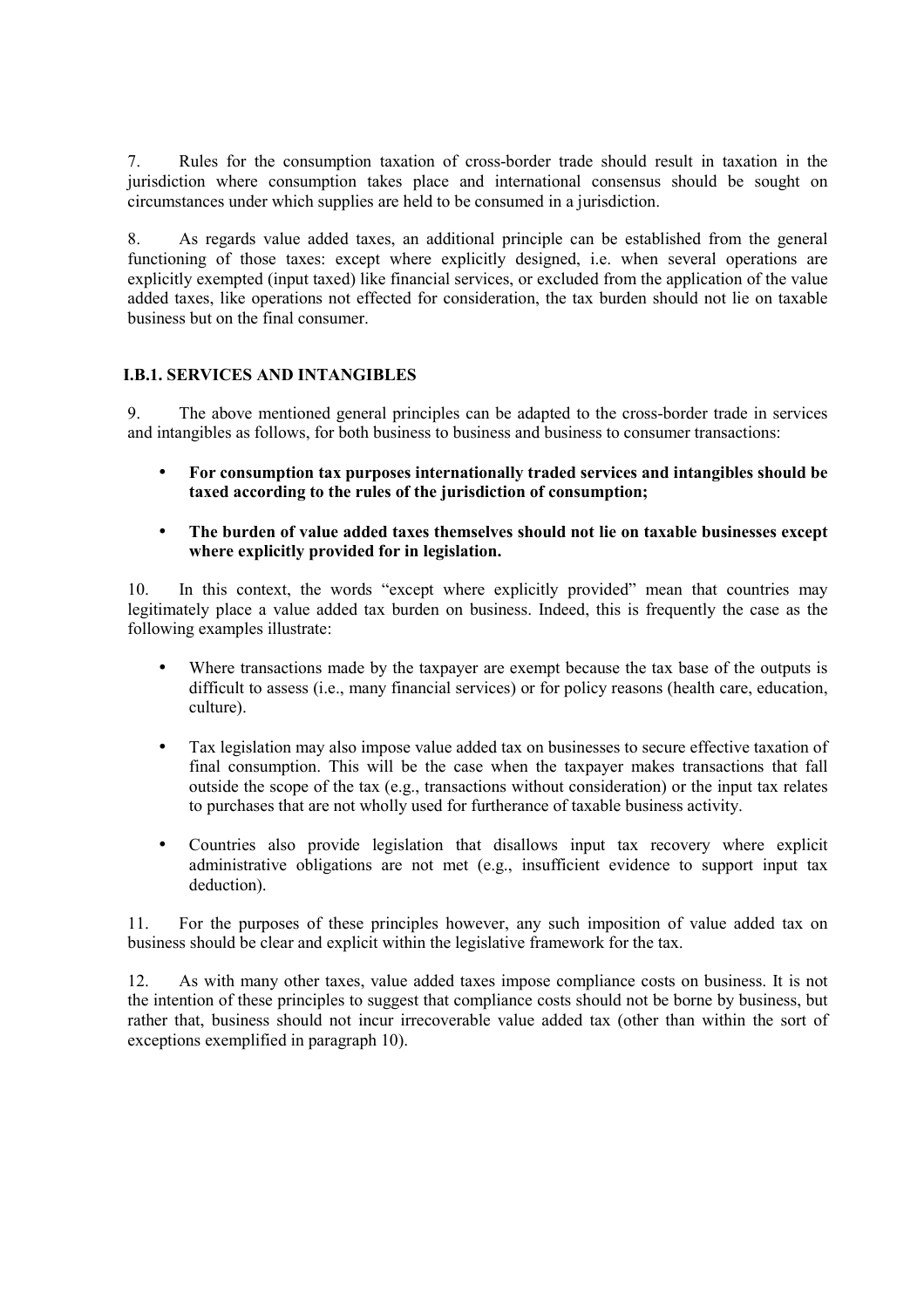## **CHAPTER III TAXATION OF SERVICES IN SPECIFIC SECTORS**

#### **III.C. Electronic Commerce**

#### *A. Guidelines on the Definition of the Place of Consumption*

#### **Introduction**

1. In 1998, OECD Ministers welcomed a number of Taxation Framework Conditions relating to the consumption taxation of electronic commerce in a cross-border trade environment, including:

- i. In order to prevent double taxation, or unintentional non-taxation, rules for the consumption taxation of cross-border trade should result in taxation in the jurisdiction where consumption takes place.
- ii. For the purpose of consumption taxes, the supply of digitised products should not be treated as a supply of goods.
- iii. Where businesses acquire services and intangible property from a non-resident vendor, consideration should be given to the use of reverse charge, self-assessment or other equivalent mechanism.

2. The Guidelines below are intended to achieve the practical application of the Taxation Framework Conditions in order to prevent double taxation or unintentional non-taxation, particularly in the context of international cross-border electronic commerce. Member countries are encouraged to review existing national legislation to determine its compatibility with these Guidelines and to consider any legislative changes necessary to align such legislation with the objectives of the Guidelines. At the same time, Member countries should consider any control and enforcement measures necessary for their implementation.

#### **Business-to-business transactions**

 $\overline{a}$ 

3. The place of consumption for cross-border supplies of services and intangible property that are capable of delivery from a remote location made to a non-resident business recipient<sup>3</sup> should be the jurisdiction in which the recipient has located its business presence<sup>4</sup>.

<sup>&</sup>lt;sup>3</sup> This will normally include a "taxable person" or an entity who is registered or is obliged to register and account for tax. This may also include another entity that is identified for tax purposes.

<sup>&</sup>lt;sup>4</sup> The "business presence" is, in principle, the establishment (for example, headquarters, registered office, or a branch of the business) of the recipient to which the supply is made.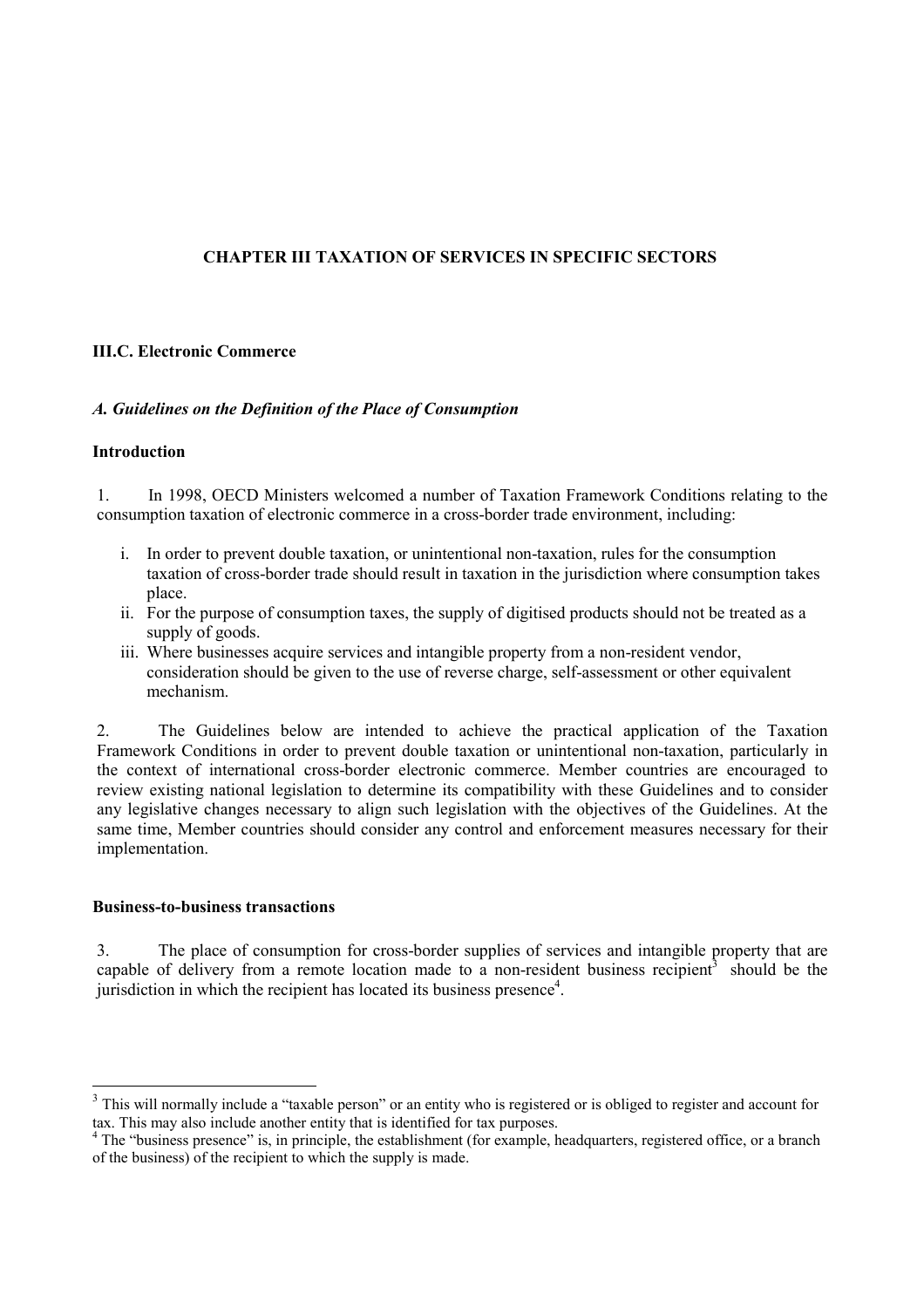4. In certain circumstances, countries may, however, use a different criterion to determine the actual place of consumption, where the application of the approach in paragraph 3 would lead to a distortion of competition or avoidance of tax<sup>5</sup>.

#### **Business-to-private consumer transactions**

5. The place of consumption for cross-border supplies of services and intangible property that are capable of delivery from a remote location made to a non-resident private recipient<sup>6</sup> should be the jurisdiction in which the recipient has their usual residence<sup>7</sup>.

## **Application8**

6. In the context of value-added or other general consumption tax systems, these Guidelines are intended to define the place of consumption (and so the place of taxation) for the international cross-border supply of services and intangible property by non-resident vendors/suppliers that are not otherwise registered and are not required to register in the destination jurisdiction under existing mechanisms $910$ 

7. These Guidelines apply to the cross-border supply of services and intangible property, particularly in the context of international cross-border electronic commerce, that are capable of delivery from a remote location.

8. The Guidelines do *not*, therefore, apply to services which are not capable of direct delivery from a remote location (for example, hotel accommodation, transportation or vehicle rental). Nor are they applicable in circumstances where the place of consumption may be readily ascertained, as is the case where a service is performed in the physical presence of both the service provider and the customer (for example, hairdressing), or when the place of consumption can more appropriately be determined by reference to a particular criterion (for example, services related to particular immovable property or goods). Finally, it is recognised that specific types of services, for example, some telecommunications services, may require more specific approaches to determine their place of consumption <sup>11</sup>

<sup>&</sup>lt;sup>5</sup> Such an approach should normally be applied only in the context of a reverse charge or self-assessment mechanism.

<sup>&</sup>lt;sup>6</sup> In other words, a "non-taxable person" or an entity not registered and *not* obliged to register and account for tax.  $<sup>7</sup>$  It is recognised that implementing this Guideline will not always result in taxation in the actual place of</sup> consumption. Under a "pure" place of consumption test, intangible services are consumed in the place where the customer actually uses the services. However, the mobility of communications is such that to apply a pure place of consumption test would lead to a significant compliance burden for vendors.

<sup>&</sup>lt;sup>8</sup> In accordance with the Ottawa Taxation Framework Conditions, specific measures adopted in relation to the place of taxation by a group of countries that is bound by a common legal framework for their consumption tax systems may, of course, apply to transactions between those countries.

<sup>&</sup>lt;sup>9</sup> While these Guidelines are not intended to apply to sub-national value-added and general consumption taxes, attention should be given to the issues presented, in the international context, relating to these taxes.

 $10$  The objective is to ensure certainty and simplicity for businesses and tax administrations, as well as neutrality via equivalent tax implications for the same products in the same market (i.e. avoiding competitive distortions through unintentional non-taxation).

<sup>&</sup>lt;sup>11</sup> When such specific approaches are used, the Working Party recognises the need for further work and for international co-ordination of such arrangements to avoid double or unintentional non-taxation.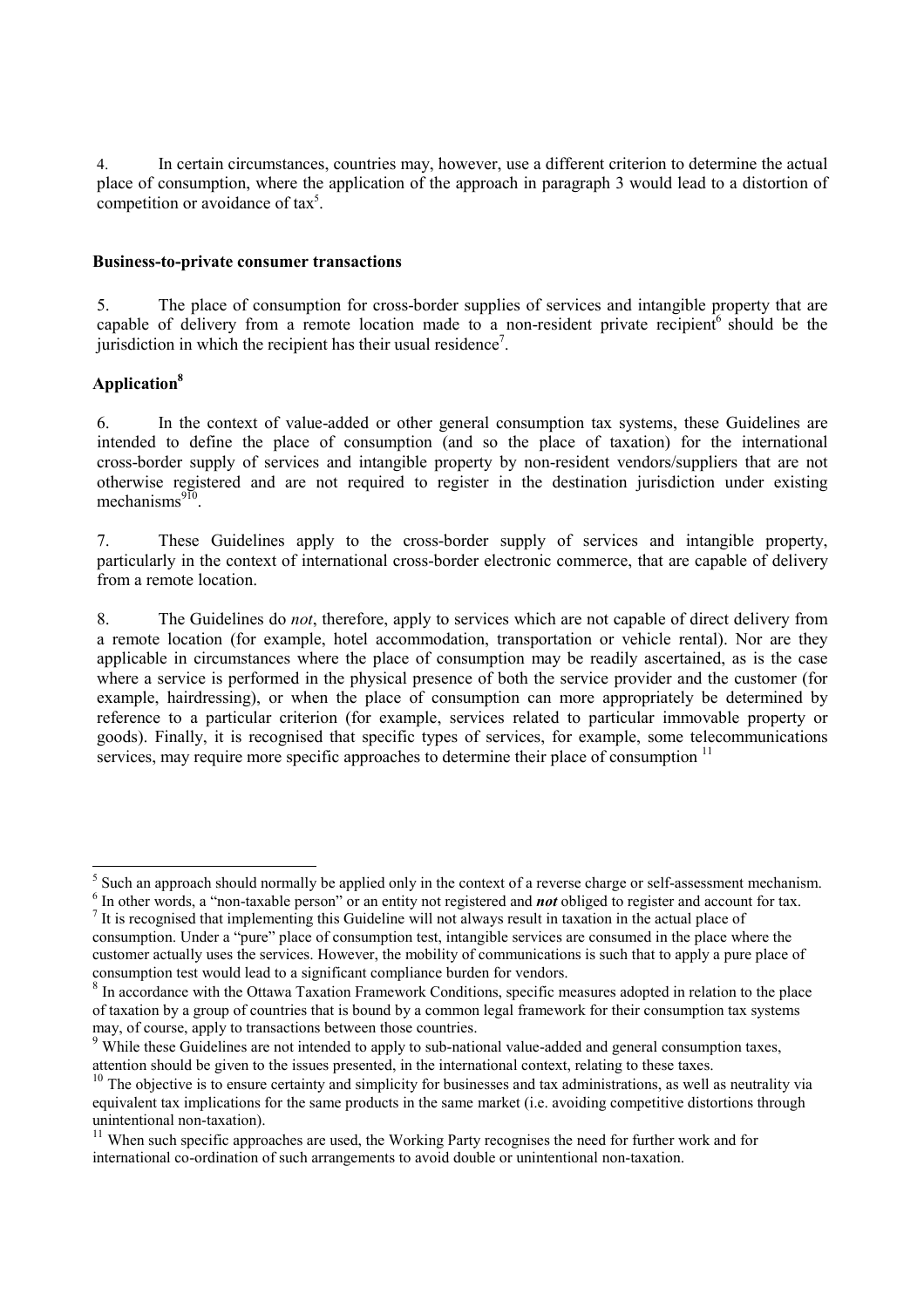## *B. Recommended Approaches to the Practical Application of the Guidelines on the Definition of the Place of Consumption*

#### **Introduction**

9. Three tax collection mechanisms are typically used in consumption tax systems: registration, reverse charge/self-assessment, and collection of tax by customs authorities on importation of tangible goods. Under a registration system, the vendor of goods and services registers with the tax authority and, depending on the design of the tax, either is liable to pay the tax due on the transaction to the tax authority, or collects the tax payable by the customer and remits it to the tax authority. Under the reverse charge/selfassessment system, the customer pays the tax directly to the tax authority. The third approach, collection of the tax on the importation of tangible goods by customs authorities, is common to virtually all national consumption tax systems where national borders exist for customs purposes.

10. Since registration and self-assessment/reverse charge mechanisms are currently in use in the majority of consumption tax systems, they represent a logical starting point in determining which approaches are most appropriate to apply in the context of electronic commerce transactions involving cross-border supplies of services and intangible property.

11. While emerging technology promises to assist in developing innovative approaches to tax collection, and the global nature of electronic commerce suggests that collaborative approaches between revenue authorities will become increasingly important, Member countries agree that in the short term, the two traditional approaches to tax collection remain the most promising. However, Member countries agree that their application varies depending on the type of transaction.

#### **Recommended approaches**

#### *Business-to-business transactions*

12. In the context of cross-border business-to-business (B2B) transactions (of the type referred to in the Guidelines), it is recommended that in cases where the supplying business is not registered and is not required to be registered for consumption tax in the country of the recipient business, a self-assessment or reverse charge mechanism should be applied where this type of mechanism is consistent with the overall design of the national consumption tax system.

13. In the context of B2B cross-border transactions in services and intangible property the self-assessment/reverse charge mechanism has a number of key advantages. Firstly, it can be made effective since the tax authority in the country of consumption can verify and enforce compliance. Secondly, given that it applies to the customer, the compliance burden on the vendor or provider of the service or intangible product is minimal. Finally, it reduces the revenue risks associated with the collection of tax by non-resident vendors whether or not that vendor's customers are entitled to deduct the tax or recover it through input tax credits.

14. Member countries may also wish to consider dispensing with the requirement to self-assess or reverse charge the tax in circumstances where the customer would be entitled to fully recover it through deduction or input tax credit.